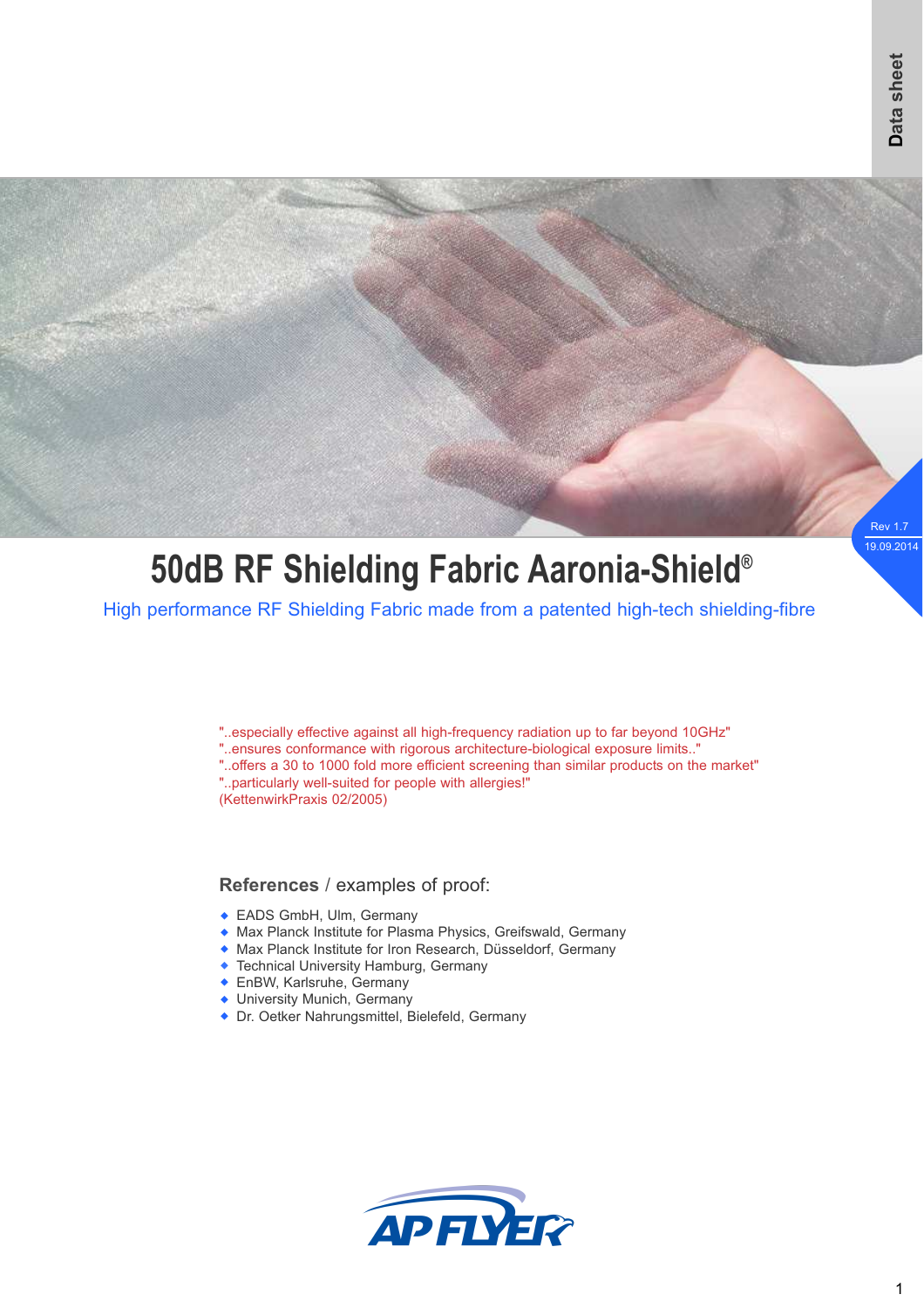## **Specifications**

#### **Aaronia Shield**®

- Extremely breathable
- **Odourless**  $\blacktriangle$
- Extremely transparent w
- Treatable like regular fabric. Ideal for garments, curtains, canopies, protective suits etc. w
- Rot proof w
- Frost proof w
- Anti-septic  $\ddot{\bullet}$
- Anti-static  $\ddot{\bullet}$
- Washable w
- Foldable  $\bullet$
- Also usable as a transparent fly screen (not usable for outdoor applications)
- Very easy to handle even for the novice  $\ddot{\bullet}$
- ◆ Length per standard unit: 0,7m, 7m, (1m<sup>2</sup>, 10m<sup>2</sup>). Also available as cut good
- Lane width: approx. 1,4m  $\ddot{\bullet}$
- Thickness: 0,1mm
- Mesh size: approx. 0,7mm!
- Colour: Silver
- ◆ Weight: approx. 15g/m2
- Mesh material: High-performance silver/polyamid compound (20%/80%) w
- Screening performance **static fields**: 99,99% to 99,999% (only WITH grounding!)  $\ddot{\bullet}$
- Screening performance **low-frequency, electric fields**: 99,99% to 99,999% (only WITH grounding!)  $\ddot{\bullet}$
- Screening performance **high-frequency fields**: 43dB (99,992%) at 10GHz and 50dB (99,999%) at 1GHz (even without grounding!) w



## **Transmission damping chart 1-10GHz**

Independent tests according to MIL-STD-285 performed by Prof.Dipl.-Ing.P.Pauli approve the superior screening performance of Aaronia-Shield® compared to the other products shown which are typically used for constructing screening canopies or curtains. The RF (high-frequency) radiation damping performance, especially in the frequency range where pulsed signals from cell towers etc. are present, is an exceptional 43dB (99,992%) to 50dB (99,999%). Compared to the other products shown, Aaronia-Shield® offers 30 to 1000 times better protection!

Apart from this, Aaronia-Shield® is the only screening product of these three which can also be grounded and thus even protects against static AND low-frequency EMF, which is generated by virtually all cables running through homes, all home appliances and also high-voltage power lines.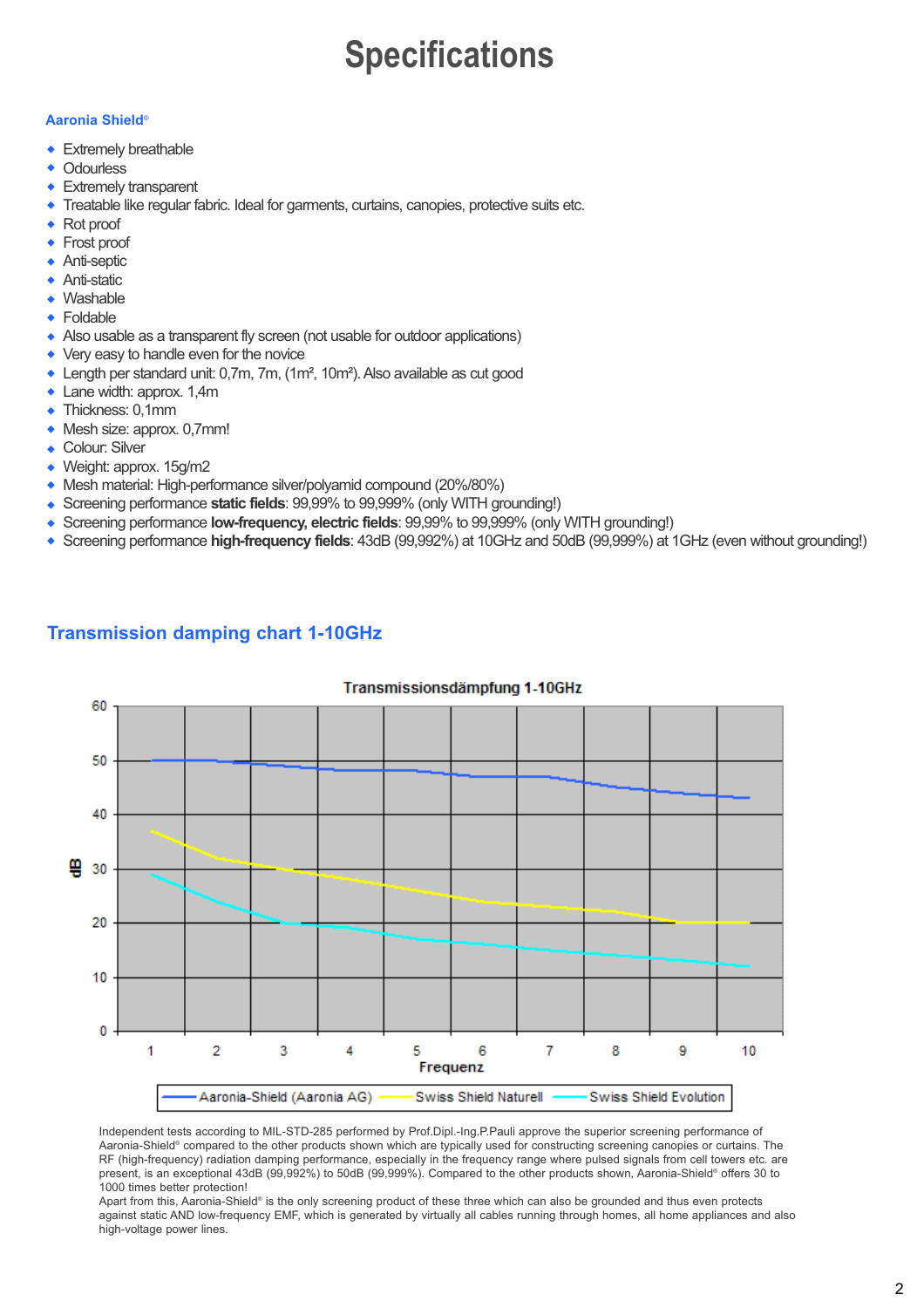## **Description**

### **Material characteristics:**

The various "transparent" shielding systems currently available on the market are very diverse concerning their protection efficiency and affordability. Most offer hardly any protection at all in the higher GHz ranges. Mostly they are also extremely expensive and do not offer protection against low frequency EMF radiation, either. Also, the customer currently mostly needs TWO seperate shieldings: One against RF and another against LF.

Consequently, Aaronia offers a very affordable alternative whose handling is particularly easy for the novice: The "screening fabric" Aaronia-Shield® . Aaronia-Shield® offers extremely good shielding performance especially in the high GHZ range. Aaronia-Shield® simultaneously protects against both RF AND LF E-field radiation and is still extremely transparent. The reason behind this very good screening efficiency is a complex textile concept based on a special kind of patented silver/polyamid fibre. Aaronia-Shield® can be handled like regular fabric. It can be folded without the risk of taking damage, is anti-septic, frost proof, rot proof and extremely breathable. Aaronia-Shield® is optimally suited for constructing highly efficient screenings in terms of canopies, garments, curtains, fly screens, protective suits or for aerospace use.

It is noteworthy that Aaronia-Shield® does NOT need to be grounded for high-frequency screening! Though, we generally recommend grounding using our grounding package if stationary use is intended (for example as canopy, curtains, fly screens etc.), as that way, protection against LF electric fields caused by high-voltage lines, power cables, etc. will also be achieved.

## **Screening solutions made from Aaronia-Shield® :**

For window use, Aaronia-Shield® lends itself optimally as a transparent shielding and at the same time doubles as a fly screen. Also, application as high-grade shielding curtain is not a problem at all.

Aaronia offers complete, high-grade canopy systems made from Aaronia-Shield® for beds. For also shielding the floor area, matching screening mats made from Aaronia X-Dream® have been developed exactly for this purpose. These mats are also used to ground the canopy systems and thus offer a comprehensive, complete protection. Our canopy systems allow even the novice to construct an optimally screened sleeping place with minimal effort.









The complex weaving technique used in Aaronia-Shield® warrants the best possible screening performance particularly in the higher GHz range.